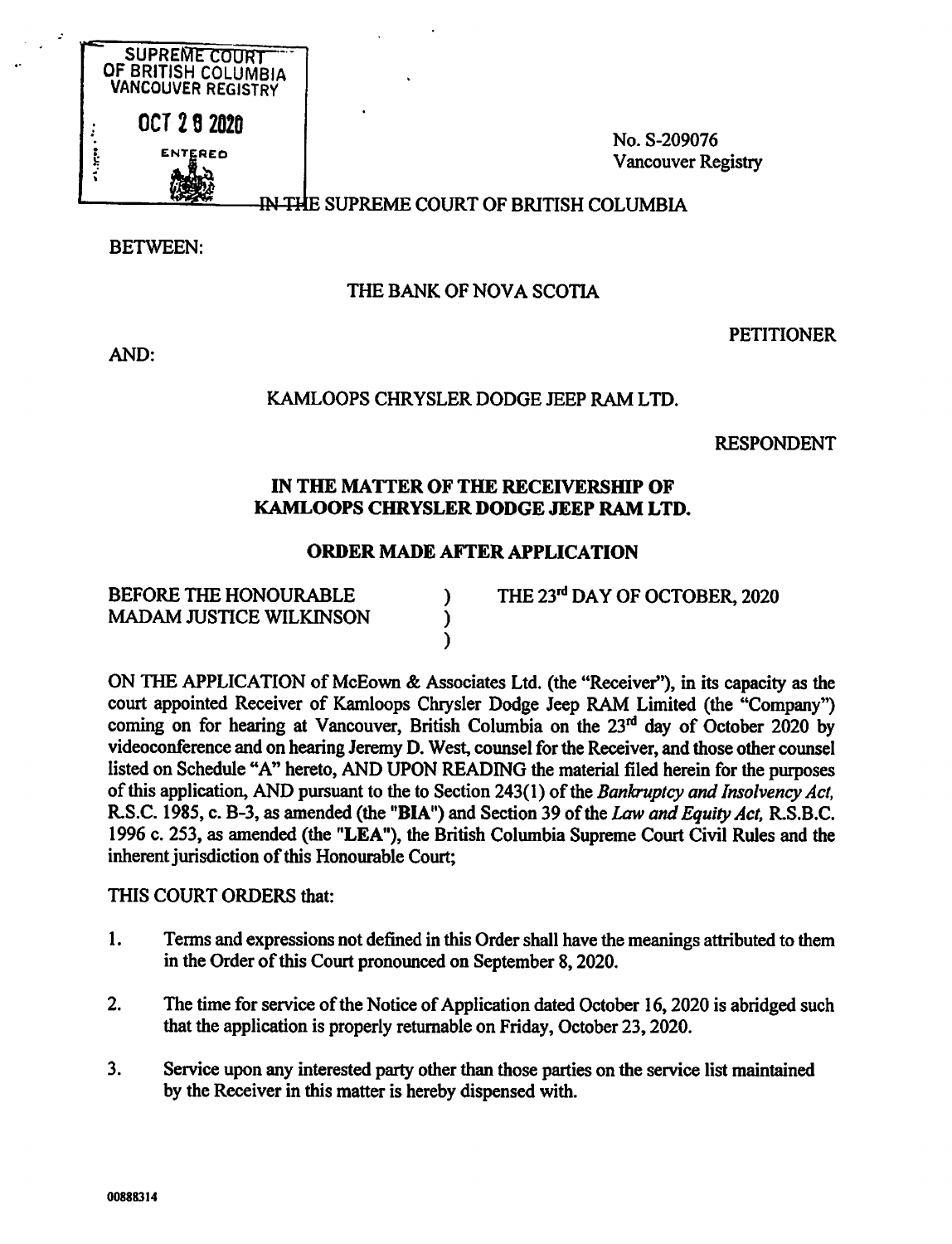- 4. The Receiver is authorized and directed to make interim distributions from the Company assets to:
	- a. the Bank of Nova Scotia ("BNS") pursuant to its registered security instruments; and
	- b. Roynat Inc. ("Roynat") pursuant to its registered security instruments.

(the "Distributions")

- 5. The Receiver is authorized and directed to continue to hold the sum of no less than \$1,000,000 from the Company's assets after making the Distributions pending further order of the Court.
- 6. Approval of counsel as to form listed in Schedule "A" hereto, except counsel for the Petitioner, is hereby dispensed with.

THE FOLLOWING/PARTIES APPROVE THE FORM OF THIS ORDER AND CONSENT TO EACH OF THE ORDERS, IF ANY, THAT ARE INDICATED ABOVE AS BEING BY CONSENT:

Signature of Jeremy West Solicitor for the McEown & Associates Ltd., in its capacity as the court appointed Receiver of Kamloops Chrysler Dodge Jeep RAM Limited

By the Court.

Registrar

 $\sqrt{\mathcal{L}}$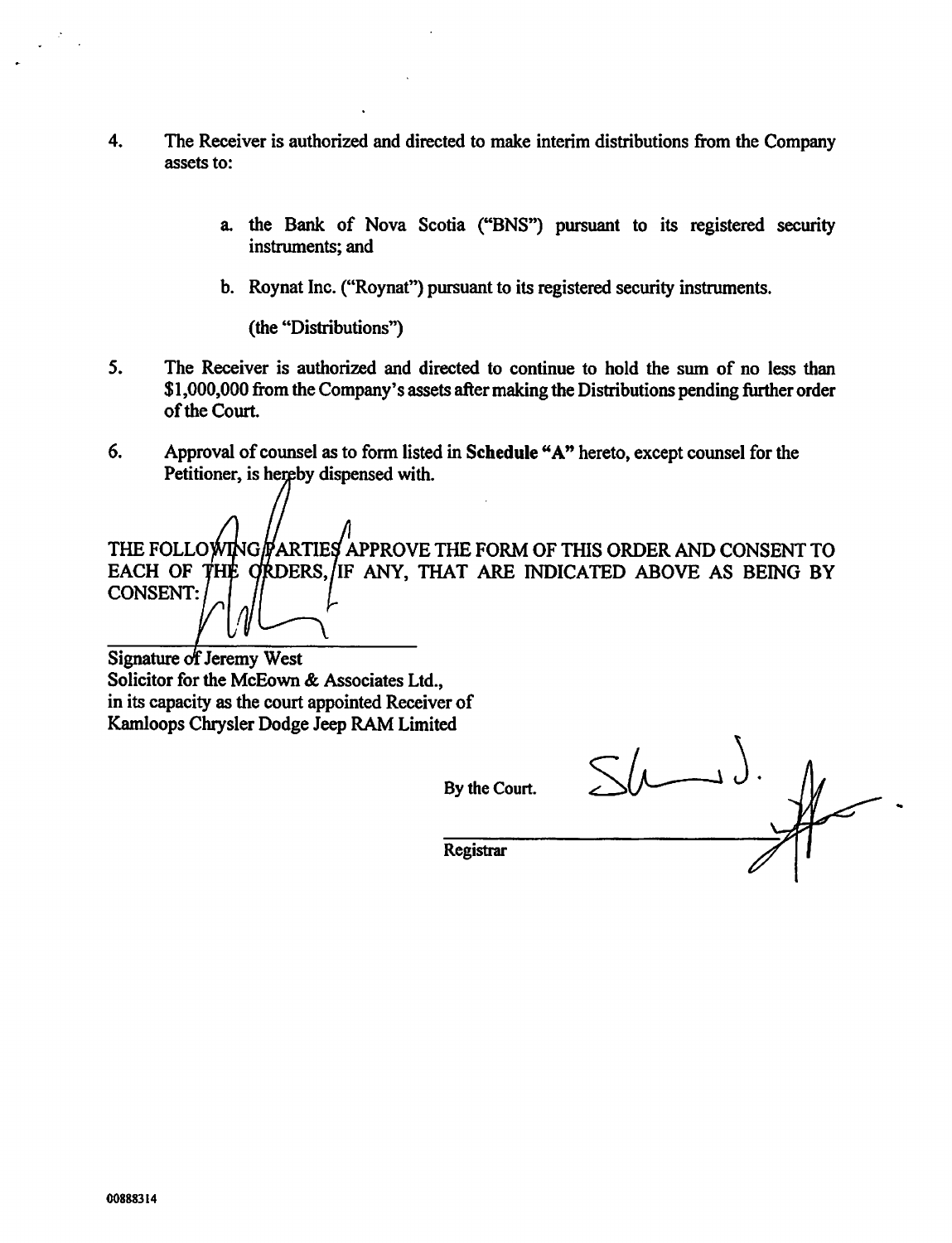# Schedule "A"- List of Counsel Appearing

| Jeremy D. West | Counsel for the Receiver, McEown and<br>Associates Ltd. |
|----------------|---------------------------------------------------------|
|                |                                                         |

 $\ddot{\phantom{0}}$ 

 $\bar{\mathbf{v}}$ 

 $\bullet$  .

 $\frac{1}{2}$  ,  $\frac{1}{2}$